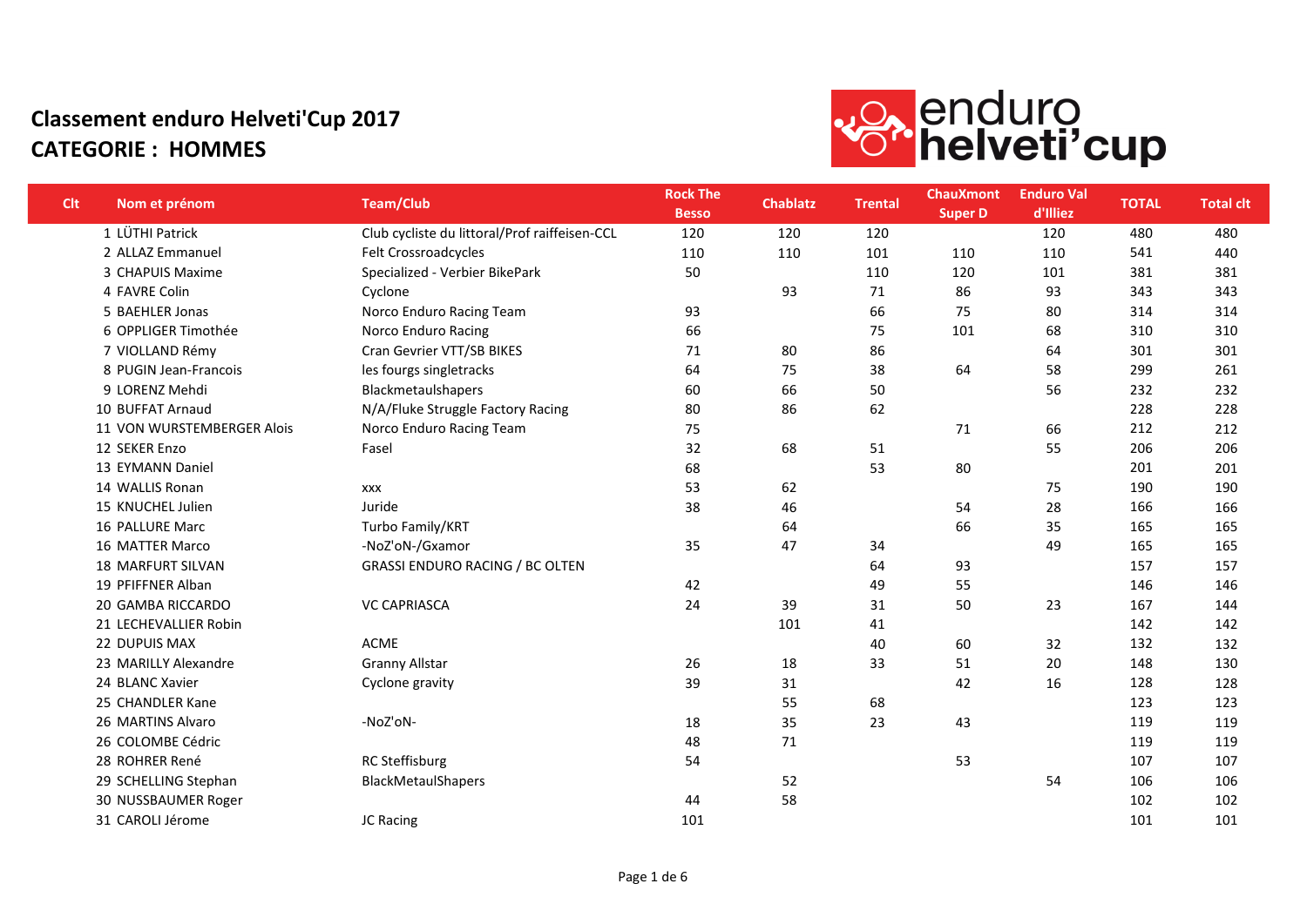

| <b>Clt</b> | Nom et prénom                | <b>Team/Club</b>                        | <b>Rock The</b><br><b>Besso</b> | <b>Chablatz</b> | <b>Trental</b> | <b>ChauXmont</b><br><b>Super D</b> | <b>Enduro Val</b><br>d'Illiez | <b>TOTAL</b> | <b>Total clt</b> |
|------------|------------------------------|-----------------------------------------|---------------------------------|-----------------|----------------|------------------------------------|-------------------------------|--------------|------------------|
|            | 32 AEGERTER Thibault         | Le TAV Racing team / SB bike            | 47                              |                 |                |                                    | 53                            | 100          | 100              |
|            | 33 MAY LUDOVIC               | N/A                                     |                                 |                 | 93             |                                    |                               | 93           | 93               |
|            | 34 PEYSSONNEAUX Sébastien    |                                         | 36                              | 56              |                |                                    |                               | 92           | 92               |
|            | 35 LÜTHI Jérôme              | PROF Raiffeisen CCL/PROF Raiffeisen CCL | 40                              | 51              |                |                                    |                               | 91           | 91               |
|            | 36 BERBIER Yann              |                                         |                                 | 48              |                |                                    | 41                            | 89           | 89               |
|            | 37 CATILLAZ MARCO            | <b>IDIRT</b>                            |                                 |                 | 39             | 48                                 |                               | 87           | 87               |
|            | 38 Robles Raphael            |                                         |                                 |                 |                |                                    | 86                            | 86           | 86               |
|            | 38 BEELI Armin               |                                         | 86                              |                 |                |                                    |                               | 86           | 86               |
|            | 40 GATTONI Lionel            |                                         | 34                              |                 |                |                                    | 50                            | 84           | 84               |
|            | 41 LADINE Guillaume          | BlackMetaulShapers                      | 29                              | 54              |                |                                    |                               | 83           | 83               |
|            | 42 GUILLOD Maxime            |                                         | 9                               | 29              |                |                                    | 44                            | 82           | 82               |
|            | 43 CARON MARC-ANTOINE        | N/A                                     |                                 |                 | 32             | 49                                 |                               | 81           | 81               |
|            | <b>44 HEINRICH GUILLAUME</b> | SRAM - MAVIC - DEVINCI                  |                                 |                 | 80             |                                    |                               | 80           | 80               |
|            | 44 BRACK Angelo              | Yippieyayyeah                           | 41                              |                 |                |                                    | 39                            | 80           | 80               |
|            | <b>46 LENSSENS KRISTOF</b>   |                                         |                                 |                 |                |                                    | 71                            | 71           | 71               |
|            | 47 ACKERMANN Laurent         |                                         | 25                              |                 | 44             |                                    |                               | 69           | 69               |
|            | 48 ALLEMANN Remy             |                                         |                                 |                 |                | 68                                 |                               | 68           | 68               |
|            | 49 TENCONI Alain             | Strèpa Sciük                            | 15                              |                 |                |                                    | 52                            | 67           | 67               |
|            | 50 SAHLI Elie                |                                         | 23                              | 41              |                |                                    |                               | 64           | 64               |
|            | 51 FEUZ Guillaume            |                                         |                                 |                 |                | 62                                 |                               | 62           | 62               |
|            | 51 ROBIN Lechevallier        |                                         | 62                              |                 |                |                                    |                               | 62           | 62               |
|            | 53 RAPUZZI NORBERT           | <b>ACTB ENDURO TEAM</b>                 |                                 |                 | 60             |                                    |                               | 60           | 60               |
|            | 53 SCHUPPLI Dominic          | one80shop.ch                            |                                 | 60              |                |                                    |                               | 60           | 60               |
|            | 55 WENGER Simon              | <b>RC Steffisburg</b>                   |                                 |                 |                | 58                                 |                               | 58           | 58               |
|            | 55 GUIGOZ Yann               | <b>BikeClub Verbier</b>                 | 58                              |                 |                |                                    |                               | 58           | 58               |
|            | 55 KELLER CHRISTOPHE         | MEYWIHR TEAM                            |                                 |                 | 58             |                                    |                               | 58           | 58               |
|            | 58 HEIM Rino Luca            |                                         |                                 |                 |                | 56                                 |                               | 56           | 56               |
|            | 58 KREBS Fabian              |                                         | 10                              |                 |                | 46                                 |                               | 56           | 56               |
|            | 58 HAEDERLI SYLVAIN          | <b>VERBIER BIKE CLUB</b>                |                                 |                 | 56             |                                    |                               | 56           | 56               |
|            | 58 ROSSÉ Julien              | The Factofy Bike Shop                   | 56                              |                 |                |                                    |                               | 56           | 56               |
|            | 58 KÜNZI Alex                |                                         |                                 | 30              |                |                                    | 26                            | 56           | 56               |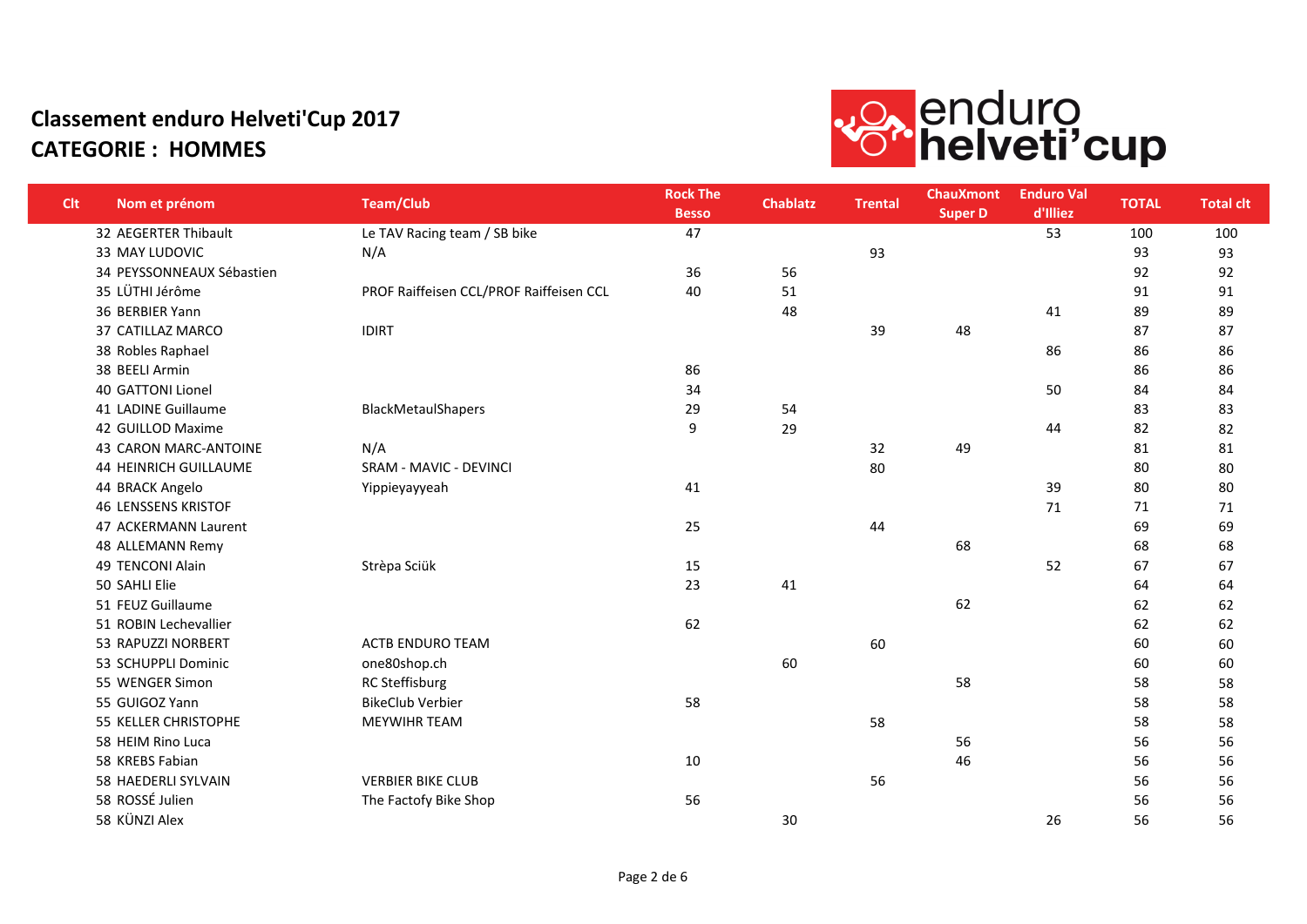

| <b>Clt</b> | Nom et prénom                | <b>Team/Club</b>             | <b>Rock The</b><br><b>Besso</b> | <b>Chablatz</b> | <b>Trental</b> | <b>ChauXmont</b><br>Super D | <b>Enduro Val</b><br>d'Illiez | <b>TOTAL</b> | <b>Total clt</b> |
|------------|------------------------------|------------------------------|---------------------------------|-----------------|----------------|-----------------------------|-------------------------------|--------------|------------------|
|            | 63 DUMARTHERAY Joel          | 4ride.ch/4ride.ch            | 55                              |                 |                |                             |                               | 55           | 55               |
|            | 63 VAXELAIRE PIERRE-LUC      | <b>US GIROMAGNY VTT</b>      |                                 |                 | 55             |                             |                               | 55           | 55               |
|            | <b>65 MEYER THOMAS</b>       | <b>TEAM BISOUS</b>           |                                 |                 | 54             |                             |                               | 54           | 54               |
|            | 66 MARK Grégory              | Les dahus VCM/VC MOLLAU      |                                 | 53              |                |                             |                               | 53           | 53               |
|            | 67 CHALOIN Etienne           |                              |                                 |                 |                | 52                          |                               | 52           | 52               |
|            | 67 GROSSRIEDER Olivier       | <b>Head Team</b>             | 52                              |                 |                |                             |                               | 52           | 52               |
|            | 67 PRENEZ JULIEN             | <b>GIROMAGNY ENDURO TEAM</b> |                                 |                 | 52             |                             |                               | 52           | 52               |
|            | 67 WENDLING Benoit           | Meywihr Team/Woodbike        | 17                              |                 | 35             |                             |                               | 52           | 52               |
|            | 71 EIERMANN Daniel           |                              | 51                              |                 |                |                             |                               | 51           | 51               |
|            | 71 FAVIER Yoan               | ALL 4 RIDE                   |                                 |                 |                |                             | 51                            | 51           | 51               |
|            | 73 KNUCHEL Pascal            | juride/juride                |                                 | 50              |                |                             |                               | 50           | 50               |
|            | 74 CARRAUX Samuel            | Wheelside                    | 49                              |                 |                |                             |                               | 49           | 49               |
|            | 74 FOGGO Ben                 |                              |                                 | 49              |                |                             |                               | 49           | 49               |
|            | 76 FROIDEVAUX MATHIEU        | C.C.MOUTIER                  |                                 |                 | 48             |                             |                               | 48           | 48               |
|            | 76 BAYER Jonas               | <b>VBC WALDSHUT</b>          |                                 |                 |                |                             | 48                            | 48           | 48               |
|            | 78 WÄCKERLIN David           |                              |                                 |                 |                | 47                          |                               | 47           | 47               |
|            | <b>78 ALTHUSSER CORENTIN</b> | <b>GIROMAGNY ENDURO TEAM</b> |                                 |                 | 47             |                             |                               | 47           | 47               |
|            | 78 PRETRE Jonas              |                              |                                 |                 |                |                             | 47                            | 47           | 47               |
|            | 81 TOUSSAINT FLORENT         | <b>TEAM BISOUS</b>           |                                 |                 | 46             |                             |                               | 46           | 46               |
|            | 81 WILLEMIN Quentin          |                              | 46                              |                 |                |                             |                               | 46           | 46               |
|            | 81 ELLIES Aurélien           | PLEIN CIEL                   |                                 |                 |                |                             | 46                            | 46           | 46               |
|            | 84 JACQUIN Benoit            | vp70                         |                                 |                 |                | 45                          |                               | 45           | 45               |
|            | 84 ANGIOLINI SEBASTIEN       | <b>TEAM ALOUETTES</b>        |                                 |                 | 45             |                             |                               | 45           | 45               |
|            | 84 NICHOLS Thomas            |                              |                                 | 45              |                |                             |                               | 45           | 45               |
|            | 84 SOTTAS Aurélien           | PB Bulle/Cycles Passion      | 45                              |                 |                |                             |                               | 45           | 45               |
|            | 84 SPRAGG Matt               | ALPINE ROOTS / WINSLOWBREWCO |                                 |                 |                |                             | 45                            | 45           | 45               |
|            | 89 ANDREY Thierry            |                              |                                 |                 |                | 44                          |                               | 44           | 44               |
|            | 89 DEPRÉ Daniel              |                              |                                 | 44              |                |                             |                               | 44           | 44               |
|            | 89 SCHODDE Raphaël           | Bikingspots/TheSwissRider_YT | $\mathbf{1}$                    | 43              |                |                             |                               | 44           | 44               |
|            | 92 BRILL René                | VCUS/TANNENBIKE              | 43                              |                 |                |                             |                               | 43           | 43               |
|            | 92 PELLET JONATHAN           | <b>ENDURO DU GHETTO</b>      |                                 |                 | 43             |                             |                               | 43           | 43               |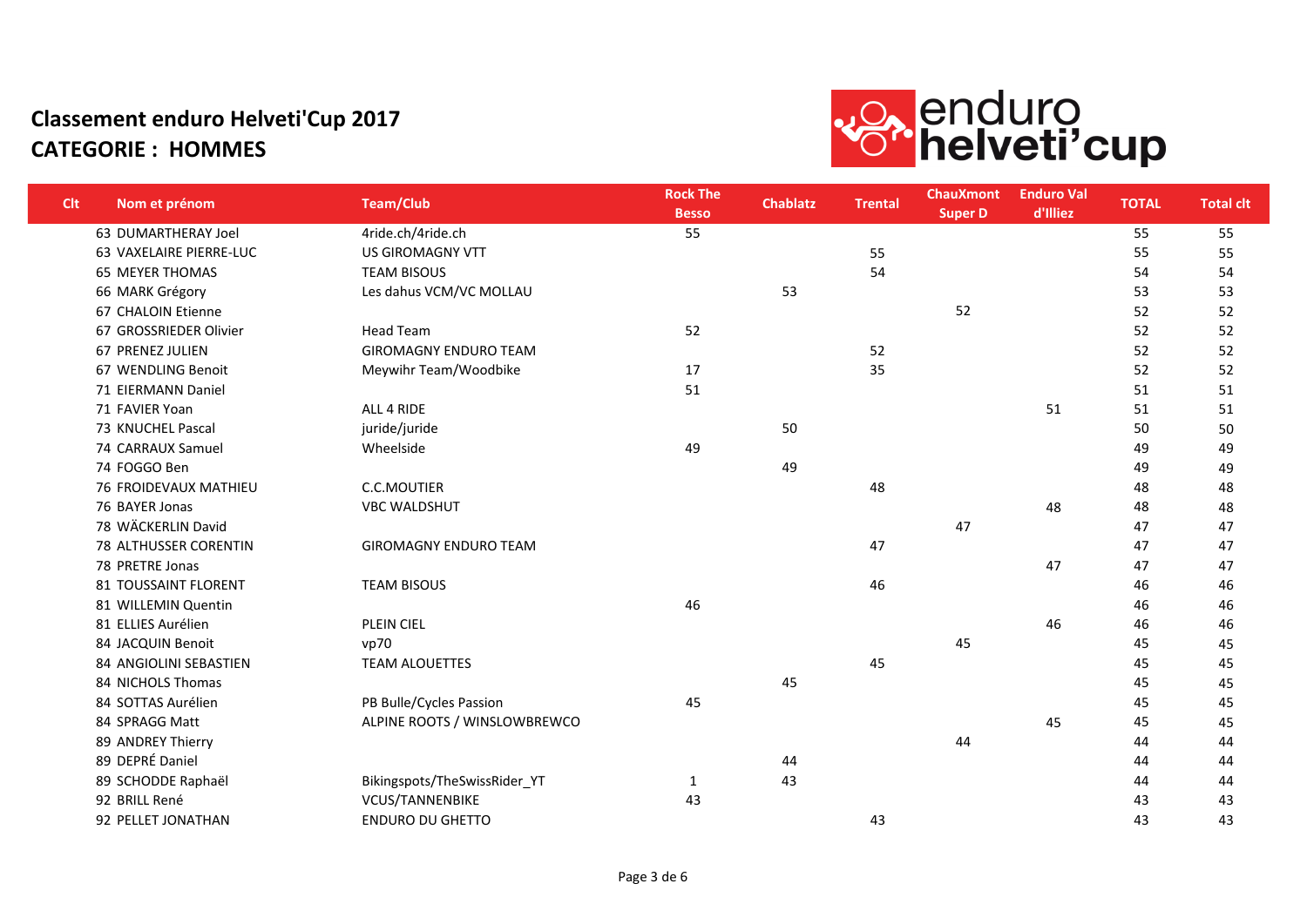

| <b>Clt</b> | Nom et prénom             | <b>Team/Club</b>                                | <b>Rock The</b><br><b>Besso</b> | <b>Chablatz</b> | <b>Trental</b> | <b>ChauXmont</b><br><b>Super D</b> | <b>Enduro Val</b><br>d'Illiez | <b>TOTAL</b> | <b>Total clt</b> |
|------------|---------------------------|-------------------------------------------------|---------------------------------|-----------------|----------------|------------------------------------|-------------------------------|--------------|------------------|
|            | 92 RAMELLA Pablo          |                                                 | $\mathbf{1}$                    | 28              |                |                                    | 14                            | 43           | 43               |
|            | 92 OBERSON Grégoire       |                                                 |                                 |                 |                |                                    | 43                            | 43           | 43               |
|            | 96 HOWALD LUCAS           | N/A                                             |                                 |                 | 42             |                                    |                               | 42           | 42               |
|            | 96 HUMMEL Thomas          | Les Dahus VCM/Vélo Club Mollau                  |                                 | 42              |                |                                    |                               | 42           | 42               |
|            | 96 GRESY AVELINE Mathieu  | <b>VELOLAND CONTHEY</b>                         |                                 |                 |                |                                    | 42                            | 42           | 42               |
|            | 99 GUIGNARD Renaud        |                                                 |                                 |                 |                | 41                                 |                               | 41           | 41               |
|            | 100 JACQUAT Adrien        |                                                 |                                 |                 |                | 40                                 |                               | 40           | 40               |
|            | 100 DICKER John           | <b>Basel Badgers</b>                            |                                 | 40              |                |                                    |                               | 40           | 40               |
|            | 100 FERGUSON Phill        | <b>DRIFT RIDING</b>                             |                                 |                 |                |                                    | 40                            | 40           | 40               |
|            | 103 MÜLLER Antoine        |                                                 |                                 |                 |                | 39                                 |                               | 39           | 39               |
|            | 104 HILTBRUNNER Mario     | outdoorx.ch                                     |                                 |                 |                | 38                                 |                               | 38           | 38               |
|            | 104 PERRIN Jean Patrick   | <b>BACHIBOUZOUK</b>                             |                                 | 38              |                |                                    |                               | 38           | 38               |
|            | 104 PELLENCINI Loris      | MTEXPEDITION / RIDEUP.CH                        |                                 |                 |                |                                    | 38                            | 38           | 38               |
|            | 107 DE BONDT Bram         |                                                 |                                 |                 |                | 37                                 |                               | 37           | 37               |
|            | 107 CORFU Julien          |                                                 | 37                              |                 |                |                                    |                               | 37           | 37               |
|            | 107 GILLMANN JEAN-NICOLAS | <b>TEAM BISOUS</b>                              |                                 |                 | 37             |                                    |                               | 37           | 37               |
|            | 107 MARMET Rolf           | Sputnik-bikeshop. ch/Bike Club Lenk             |                                 | 37              |                |                                    |                               | 37           | 37               |
|            | 107 ANDERSON Ryan         | THE BIKE LAUSANNE                               |                                 |                 |                |                                    | 37                            | 37           | 37               |
|            | 112 BÉGUELIN Marc-Antoine |                                                 |                                 |                 |                | 36                                 |                               | 36           | 36               |
|            | 112 FUCHS Patrice         | VTTnet                                          | $\mathbf{1}$                    |                 |                | 35                                 |                               | 36           | 36               |
|            | 112 LODY DAVID            | <b>WOODBIKE</b>                                 |                                 |                 | 36             |                                    |                               | 36           | 36               |
|            | 112 ODENWALD Dylan        | La Meute                                        |                                 | 36              |                |                                    |                               | 36           | 36               |
|            | 112 BAER Edouard          | LOOSE RIDERS SWISS CHABLAIS                     |                                 |                 |                |                                    | 36                            | 36           | 36               |
|            | 117 RAMSEIER Daniel       |                                                 |                                 |                 |                | 34                                 |                               | 34           | 34               |
|            | 117 MARCHAND David        | Les Dahus/VCM Mollau                            |                                 | 34              |                |                                    |                               | 34           | 34               |
|            | 117 ROHAT GUILLAUME       | LA CLUSAZ                                       |                                 |                 |                |                                    | 34                            | 34           | 34               |
|            | 120 VALLS Victor          |                                                 |                                 |                 |                | 33                                 |                               | 33           | 33               |
|            | 120 BEZARD Florian        |                                                 |                                 | 33              |                |                                    |                               | 33           | 33               |
|            | 120 CUZIN Hervé           | VCM/Les Dahus                                   | 1                               | 32              |                |                                    |                               | 33           | 33               |
|            | 120 WINDLER Oliver        | Team Ullmann Yeti/Team Ullmann Yeti             | 33                              |                 |                |                                    |                               | 33           | 33               |
|            | 120 MONTEGANI ANTOINE     | <b>INTENSE CYCLES / EVASION SPORTS LES GETS</b> |                                 |                 |                |                                    | 33                            | 33           | 33               |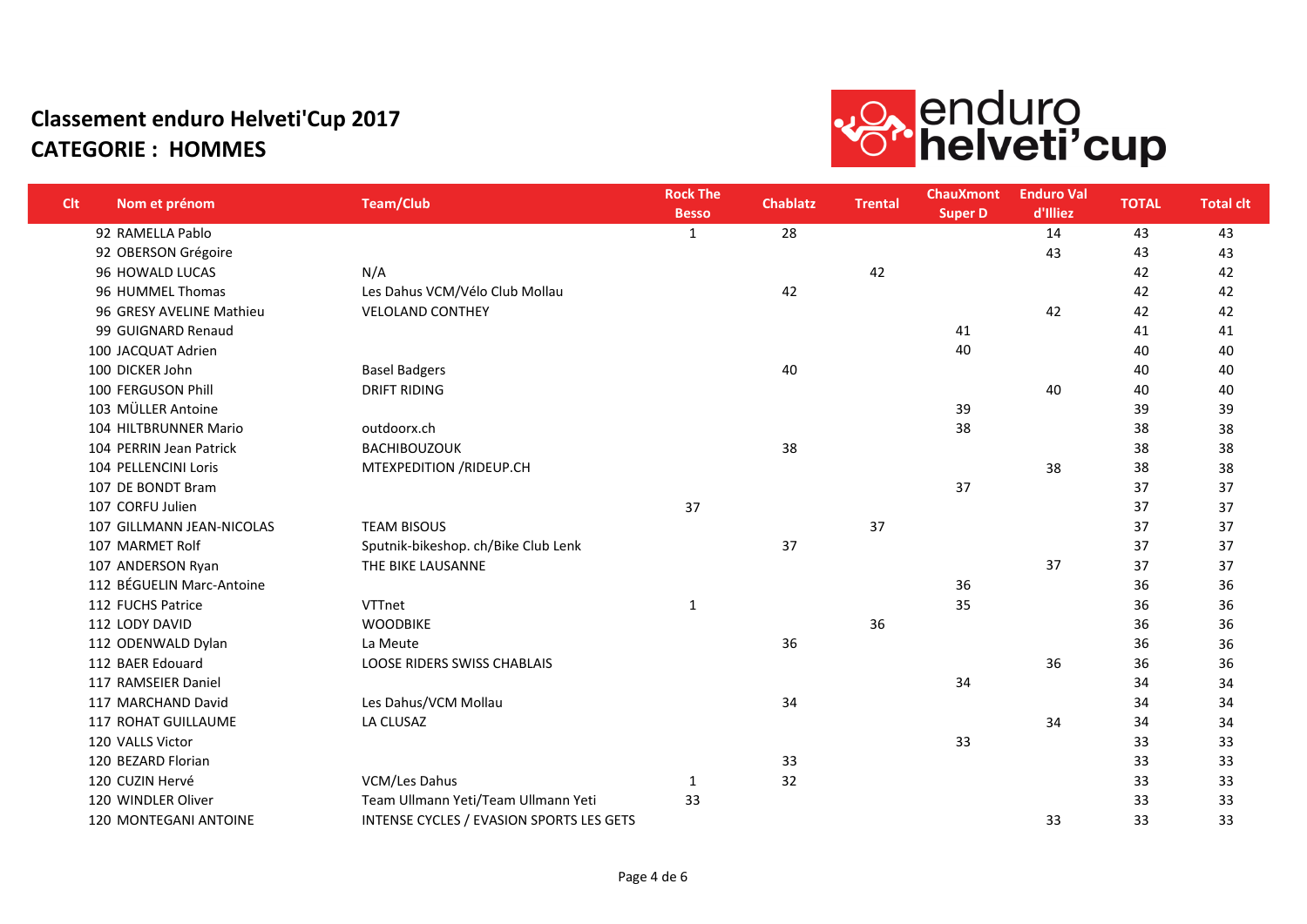

| <b>Clt</b> | Nom et prénom                  | <b>Team/Club</b>                   | <b>Rock The</b><br><b>Besso</b> | <b>Chablatz</b> | <b>Trental</b> | <b>ChauXmont</b><br><b>Super D</b> | <b>Enduro Val</b><br>d'Illiez | <b>TOTAL</b> | <b>Total clt</b> |
|------------|--------------------------------|------------------------------------|---------------------------------|-----------------|----------------|------------------------------------|-------------------------------|--------------|------------------|
|            | 125 BISE Jerome                |                                    |                                 |                 |                | 32                                 |                               | 32           | 32               |
|            | 125 FRUND Richard              |                                    | 6                               |                 | 26             |                                    |                               | 32           | 32               |
|            | 127 ALMEIDA Gabriel            |                                    |                                 |                 |                | 31                                 |                               | 31           | 31               |
|            | 127 FERRARI Alan               |                                    | 31                              |                 |                |                                    |                               | 31           | 31               |
|            | 127 LAMBERT OLIVIER            | <b>CHRUTZPUMPI</b>                 |                                 |                 |                |                                    | 31                            | 31           | 31               |
|            | 130 PEREZ David                |                                    |                                 |                 |                | 30                                 |                               | 30           | 30               |
|            | 130 GIFFORD-MIEARS CHRISTOPHER | PEDAL PUSHERS KIND RACING          |                                 |                 | 30             |                                    |                               | 30           | 30               |
|            | 130 OPPLIGER Marco             |                                    | 30                              |                 |                |                                    |                               | 30           | 30               |
|            | <b>130 BARREAU STEPHANE</b>    |                                    |                                 |                 |                |                                    | 30                            | 30           | 30               |
|            | 134 VUARGNOZ CEDRIC            | <b>ENDURO DU GHETTO</b>            |                                 |                 | 29             |                                    |                               | 29           | 29               |
|            | 134 RIBORDY Gaël               | Kargobike                          |                                 | 16              |                |                                    | 13                            | 29           | 29               |
|            | 134 SALLES THOMAS              |                                    |                                 |                 |                |                                    | 29                            | 29           | 29               |
|            | 137 BAHLER MIRCO               | FREE MOUNTAIN RACING TEAM          |                                 |                 | 28             |                                    |                               | 28           | 28               |
|            | 137 MENY Nicolas               |                                    | 1                               | 27              |                |                                    |                               | 28           | 28               |
|            | 137 PAPILLOUD Lucien           | <b>MRALF</b>                       | 28                              |                 |                |                                    |                               | 28           | 28               |
|            | <b>140 GUGGER BASIL</b>        | UNIT TEAM SWITZERLAND              |                                 |                 | 27             |                                    |                               | 27           | 27               |
|            | 140 ROCZEN Sebastian           | Dirt Stylers.e.V/EnduriousBastards | 27                              |                 |                |                                    |                               | 27           | 27               |
|            | <b>140 OULIA GIOVANNI</b>      | ASRT ILE DE LA REUNION             |                                 |                 |                |                                    | 27                            | 27           | 27               |
|            | 143 BACH Raphaël               | Thebraap!life                      |                                 | 26              |                |                                    |                               | 26           | 26               |
|            | 144 JAMOT Julien-Kévin         |                                    |                                 | 25              |                |                                    |                               | 25           | 25               |
|            | 144 SVRCEK FILIP               | DOLEKOP.COM                        |                                 |                 | 25             |                                    |                               | 25           | 25               |
|            | 144 REMY Laurent               |                                    |                                 |                 |                |                                    | 25                            | 25           | 25               |
|            | 147 LEBRUN Kevin               | Loose Riders Suisse Riviera Ch     |                                 | 24              |                |                                    |                               | 24           | 24               |
|            | <b>147 MATHIEU GILL</b>        | <b>TEAM BISOUS</b>                 |                                 |                 | 24             |                                    |                               | 24           | 24               |
|            | <b>147 CASTELLANOS RODRIGO</b> |                                    |                                 |                 |                |                                    | 24                            | 24           | 24               |
|            | 150 GALIEGUE Julien            |                                    |                                 | 23              |                |                                    |                               | 23           | 23               |
|            | 151 BIANCHI Luca               | 0/0                                |                                 | 22              |                |                                    |                               | 22           | 22               |
|            | 151 GAYER TOMAS                | DOLEKOP.COM                        |                                 |                 | 22             |                                    |                               | 22           | 22               |
|            | 151 JAEB-WENGE Normen          | Dirt Stylers.e.V/EnduriousBastards | 22                              |                 |                |                                    |                               | 22           | 22               |
|            | 151 BAER Christophe            | <b>CHABLAIS LIBRE</b>              |                                 |                 |                |                                    | 22                            | 22           | 22               |
|            | <b>155 CARTIER MEDERIC</b>     | <b>ENDURO DEELUX</b>               |                                 |                 | 21             |                                    |                               | 21           | 21               |